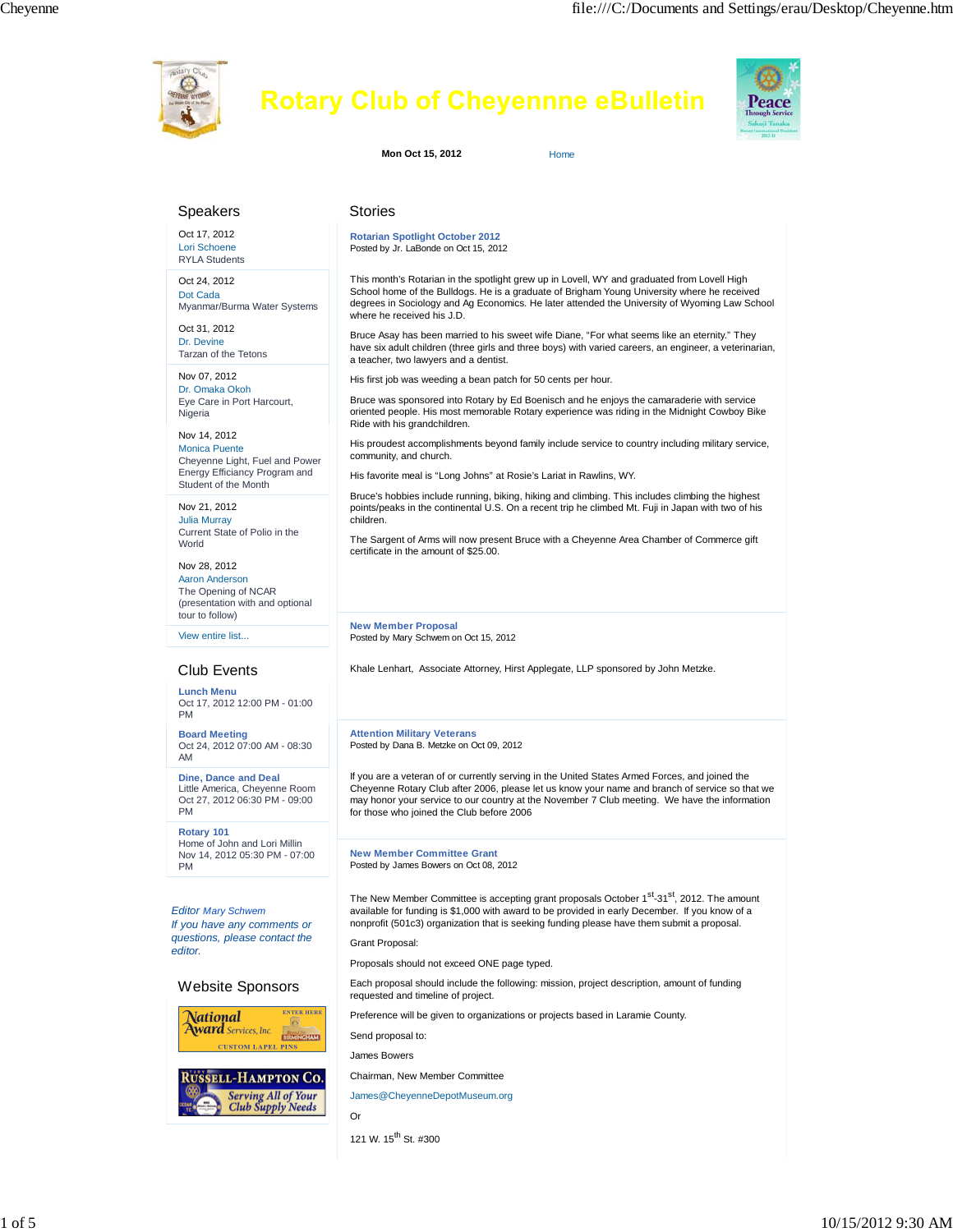

Invites You to Attend Our First Annual Fundraiser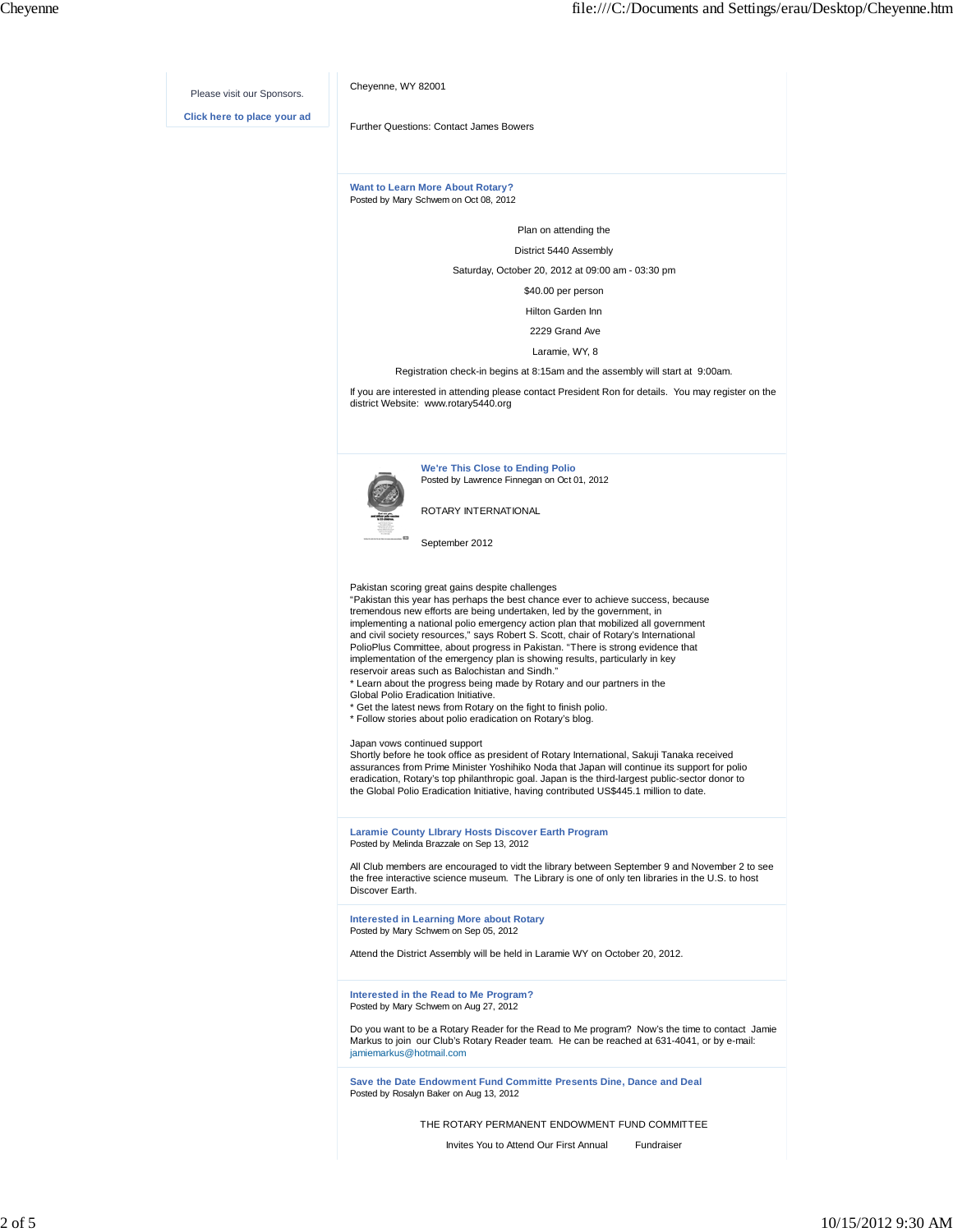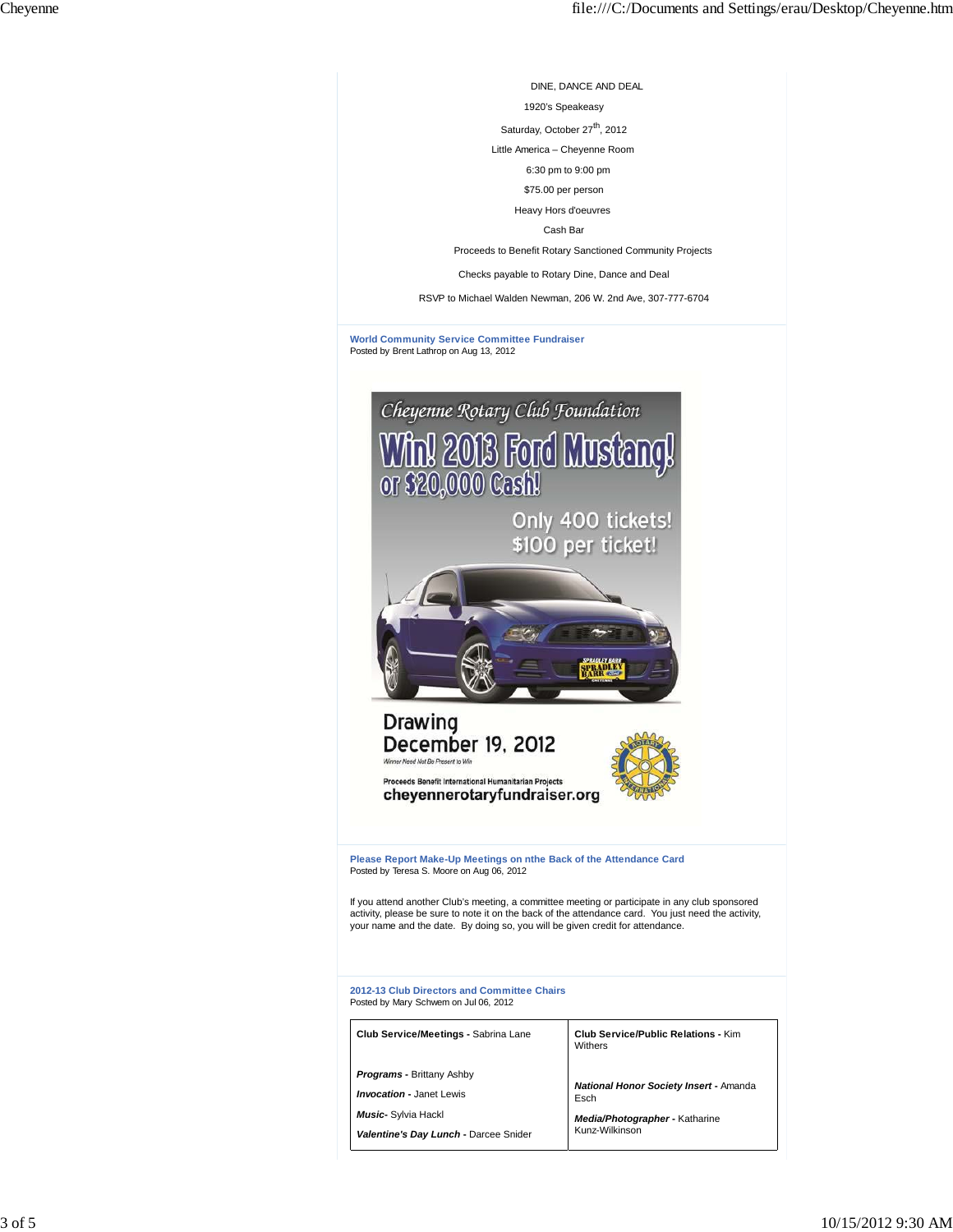| Historian - Dave Foreman                                      | <b>Website - Mary Schwem</b>                                       |
|---------------------------------------------------------------|--------------------------------------------------------------------|
| <b>Banners - Jeannie Martinez</b>                             | COG - Mary Schwem                                                  |
| <b>By-Laws - Scott Meier</b>                                  | Club Directory - Tim Ellis, Mick Finnegan,<br>Ed Wallace           |
|                                                               | We Care - Mary Carroll                                             |
|                                                               | <b>Facebook - Brittany Ashby</b>                                   |
|                                                               | Radio & Print PSA's - David Bush                                   |
|                                                               | <b>Television PSA's - Lee Wagner</b>                               |
| <b>Club Service/Activities - Randy Ford</b>                   | New Generations/RYLA - Chris Church                                |
| Cranium Cup - Lee Wagner                                      | <b>Highway Cleanup - Wayne Johnson</b>                             |
| <b>New Projects - Bob Womack</b>                              | RYLA - Lori Schoene                                                |
| <b>Polio Plus - Mick Finnegan</b>                             | Young RYLA - Sharon Green                                          |
| Rotarian Spotlight - Harry LaBonde                            | LCCC Rotaract - Jerri Griego                                       |
| Peaches - Derek Baker                                         | <b>Community Rotaract - George McIlvaine</b><br>Snider<br>/ Darcee |
|                                                               | <b>Interact - Ted Adams</b>                                        |
| Memebership/Vocational Service - Lori<br>Millin               | <b>Community Service - Derek Baker</b>                             |
|                                                               | St. Patrick's Day Lunch - Chris McRady                             |
| Rotary 101 Orientation - Bill Gentle (Chair),<br>Lucie Osborn | Rural Appreciation - Phil Rosenlund                                |
| <b>New Member</b> - James Bowers                              | <b>Discretionary Giving - Dave Cook</b>                            |
| Career Day - Katharine Wilkinson                              | VA Santa Visit - Billie Addleman                                   |
| Rotary Party - Lori Millin                                    | Meals on Wheels - Rod Hartshorn                                    |
| Teacher of the Month - Jamie Markus                           |                                                                    |
| International Service - Ann Nelson                            | <b>Community Service/Education - Don Day</b>                       |
| <b>World Community Service - Brent Lathrop</b>                | <b>Student of the Month</b> - Robyn Sims                           |
| Rotary International Foundation - Roger                       | <b>National Honor Society - Donna Beaman</b>                       |
| Schreiner                                                     | <b>Read to Me - Jamie Markus</b>                                   |
| World Peace Fellow/Amb. Scholarship -<br>Lucie Osborn         | <b>Dictionaries - Brittany Ashby</b>                               |
| Picnic - Chris McRady                                         |                                                                    |
|                                                               | <b>Nominating Committee</b>                                        |
| New Generations/Youth - Anne Miller                           | Co-Chairs: Jim Applegate, Fred Baggs                               |
|                                                               |                                                                    |
| <b>Christmas Party - James Bowers</b>                         |                                                                    |
| Four Way Test Scholarship - Eric Todd                         |                                                                    |
| Youth Exchange - Beth Van De Wege                             |                                                                    |
| Summer Youth Exchange - Beth Van De<br>Wege                   |                                                                    |
|                                                               |                                                                    |
| <b>Children's Christmas Party - Jarad Black</b>               |                                                                    |
|                                                               |                                                                    |

Looking for a committe chair for Invocations and for Peach Sales.

**Attention Committee Members** Posted by Mary Schwem on Jun 18, 2012